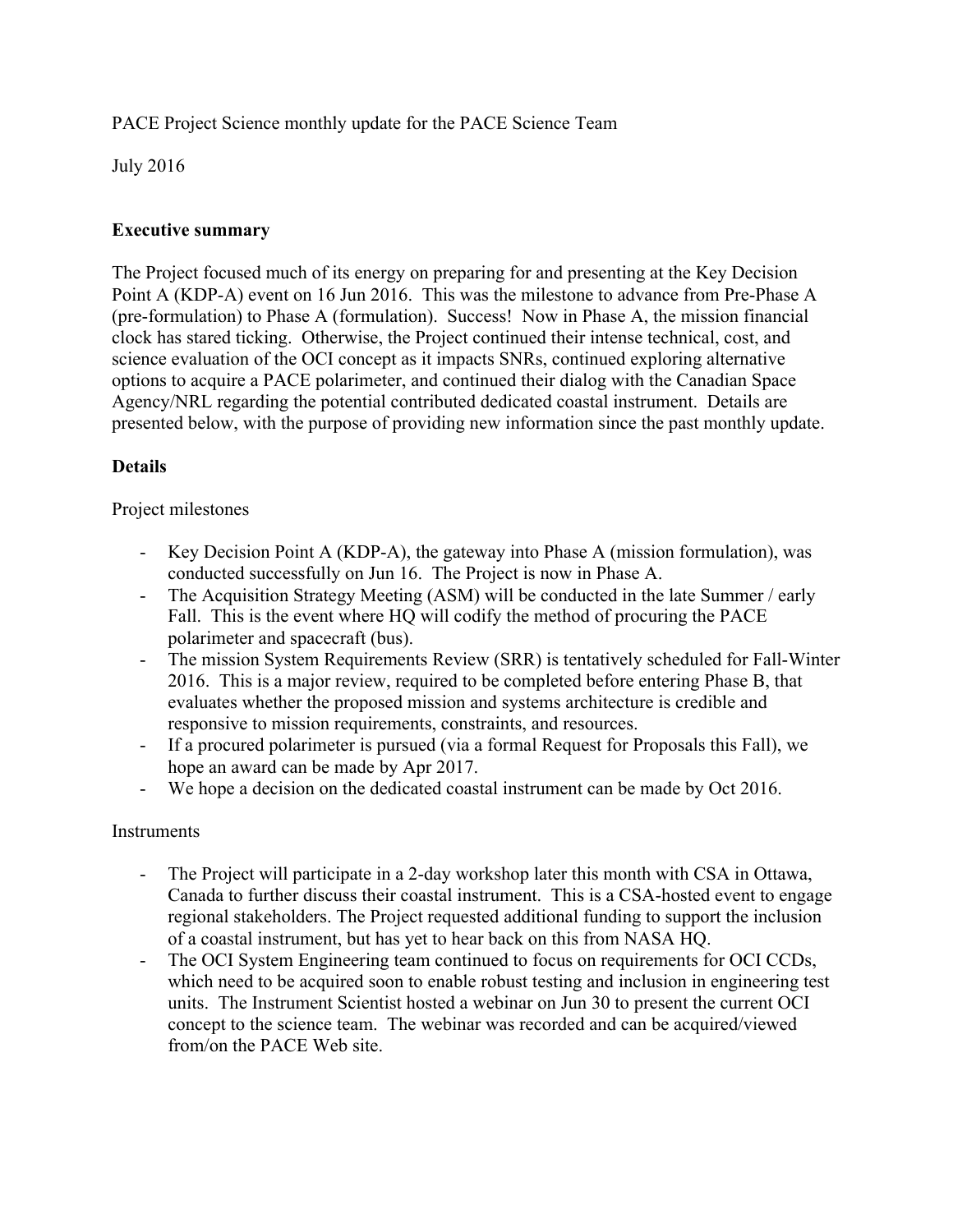The Project released a Request for Information on Jun 17 to explore procurement of a polarimeter. Responses are due on Jul 18. Pending direction at the ASM, a formal Request for Proposals could be released in the Fall.

### Science analyses

### **All science data analysis packages will be shared with the Science Team. All input from the Science Team on any of the analyses, before or after completion, is most welcome.**

- SNRs: Project Science continued to evaluate the impact of SNRs (provided by Engineering) for the evolving OCI concepts. Recall that the OBPG developed a Monte Carlo approach to evaluate the impact of noise on derived remote-sensing reflectances, the uncertainties from which will be used to infer if the OCI SNRs can meet mission threshold requirements on these reflectances. Current status: the SNR model for the current OCI concept has been expanded from the 26 bands listed in Table 3.1 of the PACE Science Definition Team report to 5 nm spectral resolution. Highlights:
	- o We still believe the threshold uncertainty in the red (max of 0.002 reflectance or 10%) to be scientifically insufficient. We continued to look into refinement of this to inform Systems Engineering of our needs to enable science related to phytoplankton fluorescence, gaseous transmission, etc. ST thoughts welcome.
	- o On the minds of the OCI Systems Engineering team: CCD read rates, analog-todigital convertors, their effective numbers of bits, and their space readiness, numbers of CCD read taps, Lmax values assigned to each tap, transitions zones between the blue and red spectrographs, and CCD electron well capacities. All of which impact performance, cost, and SNRs.
- Altitude reduction from 675 km to  $\sim$ 420 km: Per the request of HQ, the Project explored the technical and scientific impacts of lowering the PACE observatory altitude to  $\sim$ 420 km. Hypothetically, were a satellite constellation to be formed around PACE, this would benefit LIDAR and radar instruments used in oceanographic and atmospheric studies. We do not believe there to be substantial impacts to core PACE science with this altitude reduction. Systems Engineering, however, has identified technical, schedule, and cost risks that would need further investigation if this option is truly explored. They predict roughly 8 weeks of dedicated analyses to fully define the impacts to the OCI optical prescription and the spacecraft. A discussion with HQ will be conducted on Jul 11.
- At the request of Project Science, the OCI team will extend the UV spectral range in their current concept to ~315 nm. One major benefit of this could be characterization of ozone to support ocean color atmospheric correction with relying on ancillary data sources. A case study using heritage OMI/OMPS ozone algorithms with a PACE spectral configuration is underway.
- Spectral super-sampling: Project Science continued compiling and evaluating the utilities of collecting data of finer spectral resolution than 5 nm and spectral steps (e.g., 1.25 nm) of overlapping 5 nm bands (FWHM) for small spectral ranges (e.g., the chlorophyll fluorescence peak and  $NO<sub>2</sub>$  range as identified in the SDT). ST suggestions for additional (limited) spectral domains where such sampling would have significant benefits are welcome. Thank you to those of you who have commented on this.